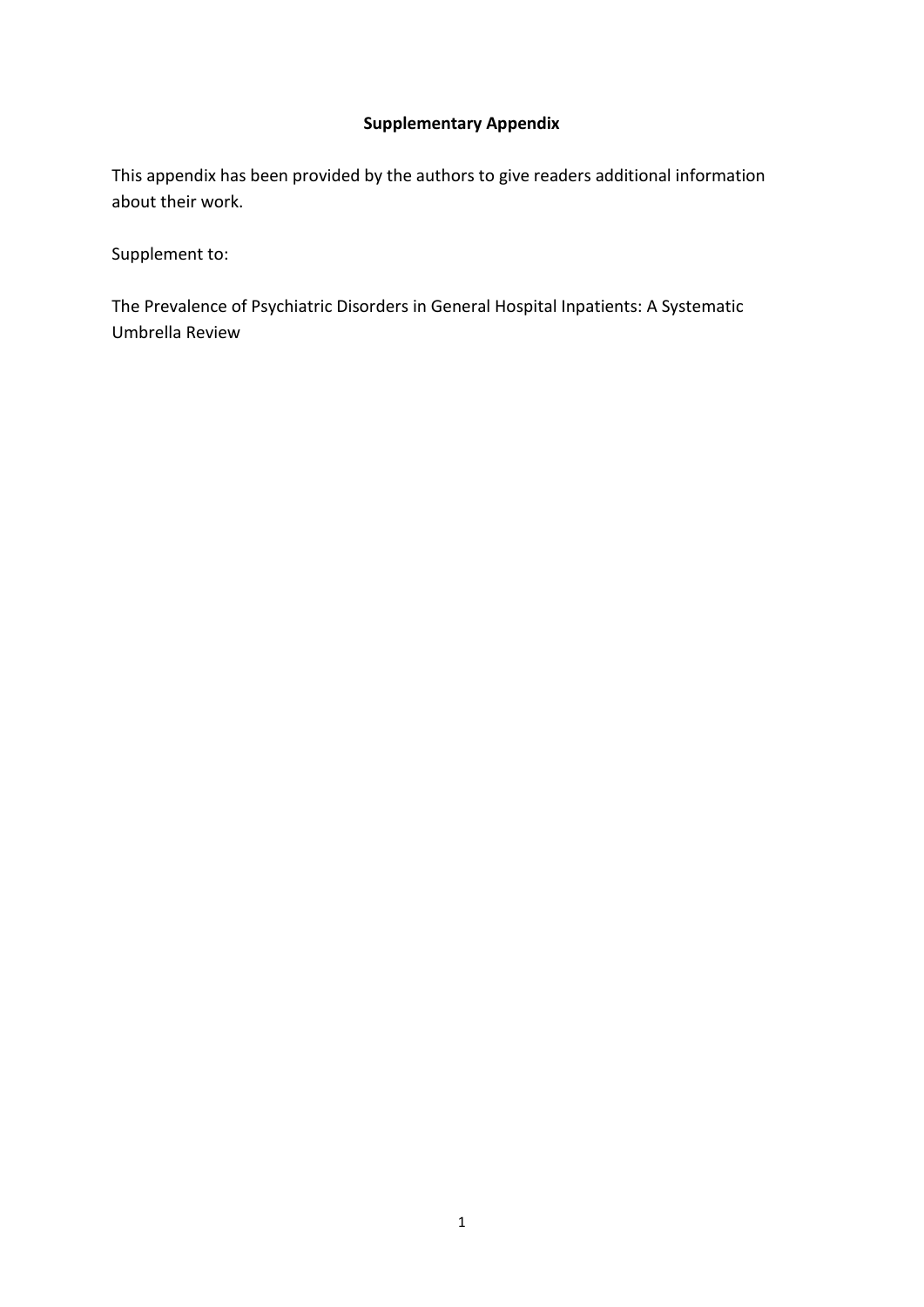#### **SEARCH STRATEGIES**

### **Ovid Medline**

| "prevalence"     | "general hospital           | "psychiatric disorder"   | "systematic review or      |
|------------------|-----------------------------|--------------------------|----------------------------|
|                  | inpatients"                 |                          | meta-analysis"             |
|                  |                             |                          |                            |
| prevalence/      | Hospitals, District/        | exp Dementia/            | (((comprehensive* or       |
| incidence/       | Hospitals, General/         | exp Neurocognitive       | integrative or             |
| prevalen*.ti,ab. | Tertiary Care Centers/      | Disorders/               | systematic*) adj3          |
| inciden*.ti,ab.  | exp Hospitals, Teaching/    | exp Cognition Disorders/ | (bibliographic* or         |
| frequen*.ti,ab.  | "district hospital*".ti,ab. | exp Neurobehavioral      | review* or literature))    |
| rate*.ti,ab.     | "general hospital*".ti,ab.  | Manifestations/          | or (meta-analy* or         |
| occurr*.ti,ab.   | "tertiary hospital*".ti,ab. | "organic brain           | metaanaly* or              |
|                  | "teaching hospital*".ti,ab. | disease*".ti,ab.         | "research synthesis" or    |
|                  | "medical centre*".ti,ab.    | "organic brain           | ((information or data)     |
|                  | "medical center*".ti,ab.    | syndrome*".ti,ab.        | adj3 synthesis) or (data   |
|                  | "general medical".ti,ab.    | dement*.ti,ab.           | adj2 extract*))).ti,ab. or |
|                  | ward* adj4 patient*.ti,ab.  | alzheimer*.ti,ab.        | (cinahl or (cochrane       |
|                  | hospital* adj4              | lewy* adj2 bod*.mp.      | adj3 trial*) or embase     |
|                  | patient*.ti,ab.             | Delirium/                | or medline or psyclit or   |
|                  | Inpatients/                 | deliri*.mp.              | (psycinfo not "psycinfo    |
|                  | in\$patient*.ti,ab.         | "acute confus*".ti,ab.   | database") or pubmed       |
|                  | Hospitalization/            | "acute organic           | or scopus or               |
|                  | Hospital Units/             | psychosyndrome".ti,ab.   | "sociological abstracts"   |
|                  | Patient Admission/          | "acute brain             | or "web of science").ab.   |
|                  |                             | syndrome".ti,ab.         | or ("cochrane database     |
|                  |                             | "metabolic               | of systematic reviews"     |
|                  |                             | encephalopathy".ti,ab.   | or evidence report         |
|                  |                             | "acute psycho-organic    | technology assessment      |
|                  |                             | syndrome".ti,ab.         | or evidence report         |
|                  |                             | "clouded state".ti,ab.   | technology assessment      |
|                  |                             | "clouding of             | summary).jn. or            |
|                  |                             | consciousness".ti,ab.    | Evidence Report:           |
|                  |                             | 'exogenous               | Technology                 |
|                  |                             | psychosis".ti,ab.        | Assessment*.jn. or         |
|                  |                             | "toxic psychosis".ti,ab. | ((review adj5 (rationale   |
|                  |                             | "toxic confusion".ti,ab. | or evidence)).ti,ab. and   |
|                  |                             | exp Substance-Related    | review.pt.) or meta-       |
|                  |                             | Disorders/               | analysis as topic/ or      |
|                  |                             | abstin*.ti,ab.           | Meta-Analysis.pt.          |
|                  |                             | abstain*.ti,ab.          | "literature                |
|                  |                             | abuse*.ti,ab.            | review".ti,ab.             |
|                  |                             | addict*.ti,ab.           |                            |
|                  |                             | dependen*.ti,ab.         |                            |
|                  |                             | misuse.ti,ab.            |                            |
|                  |                             | overdose.ti,ab.          |                            |
|                  |                             | withdrawal.ti,ab.        |                            |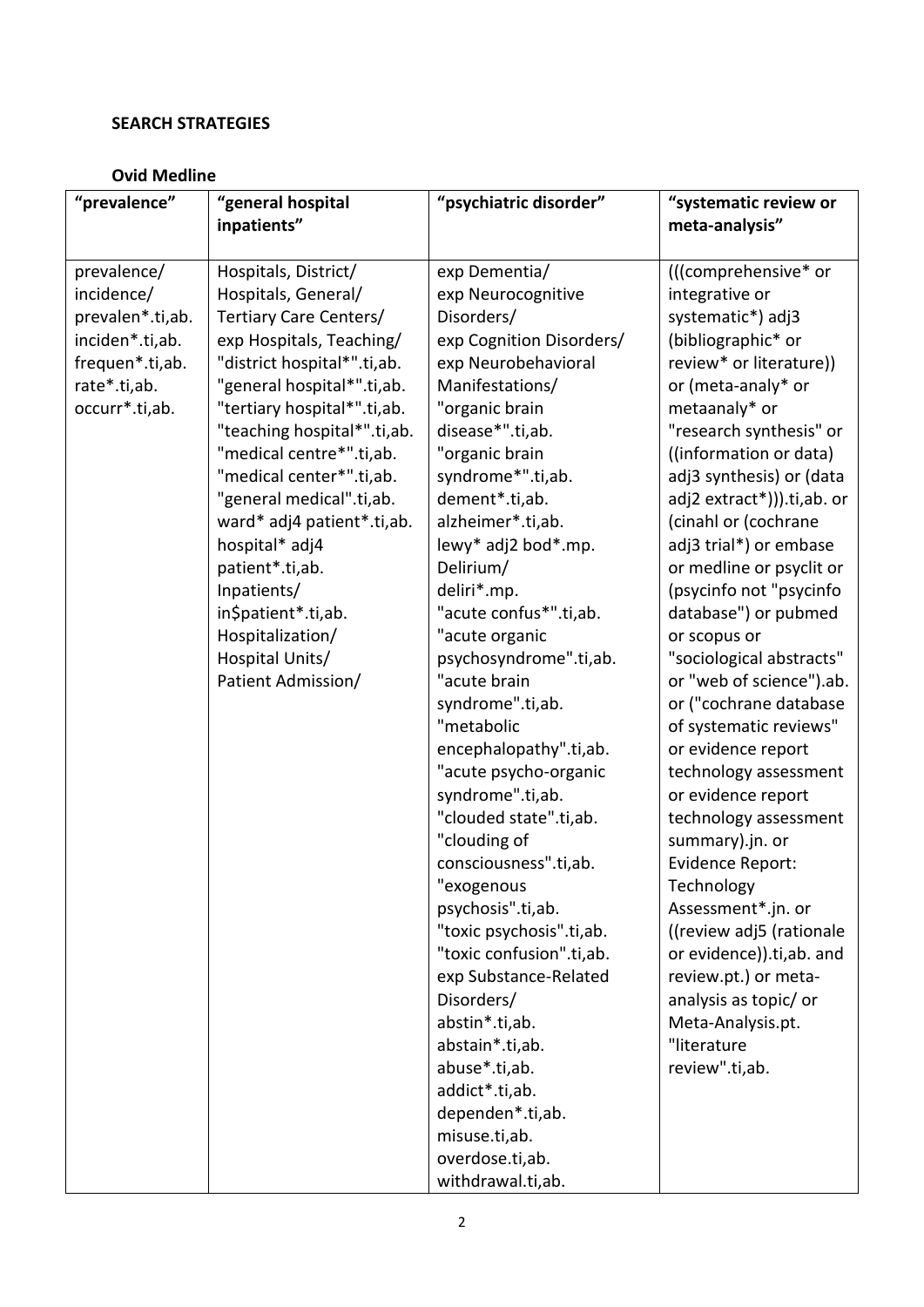|  | Depression/                  |  |
|--|------------------------------|--|
|  | exp Depressive Disorder/     |  |
|  | depression.ti,ab.            |  |
|  | depress\$3 and               |  |
|  | symptom\$.ti,ab.             |  |
|  | depress\$3 and mood.ti,ab.   |  |
|  | Depression, Postpartum/      |  |
|  | depressi* adj3               |  |
|  | disorder*.tw.                |  |
|  | depressi* adj3               |  |
|  | symptom*.tw.                 |  |
|  | exp Anxiety/                 |  |
|  | Panic/                       |  |
|  | neurotic*.ti,ab.             |  |
|  | neurosis*.ti,ab.             |  |
|  | anxiety.ti,ab.               |  |
|  | panic.ti,ab.                 |  |
|  | agoraphobi*.ti,ab.           |  |
|  | obsess*.ti,ab.               |  |
|  | compulsi*.ti,ab.             |  |
|  | phobi*.ti,ab.                |  |
|  | exp "schizophrenia           |  |
|  | spectrum and other           |  |
|  | psychotic disorders"/        |  |
|  | Bipolar Disorder/            |  |
|  | adjustment disorders/        |  |
|  | stress disorders, post-      |  |
|  | traumatic/                   |  |
|  | stress disorders, traumatic, |  |
|  | acute/                       |  |
|  | exp Somatoform Disorders/    |  |
|  | exp Dissociative Disorders/  |  |
|  | anorexia nervosa/            |  |
|  | bulimia nervosa/             |  |
|  | exp Personality Disorders/   |  |
|  | schizophreni*.tw.            |  |
|  | "delusional disorder*".tw.   |  |
|  | bipolar or "bi polar" adj5   |  |
|  | disorder* or depress*        |  |
|  | cyclothymi* or rapid or      |  |
|  | ultradian adj5 cycl*         |  |
|  | <b>BD</b>                    |  |
|  | BD1                          |  |
|  | BD <sub>2</sub>              |  |
|  | <b>BDi</b>                   |  |
|  | <b>BDii</b>                  |  |
|  | hypomani*                    |  |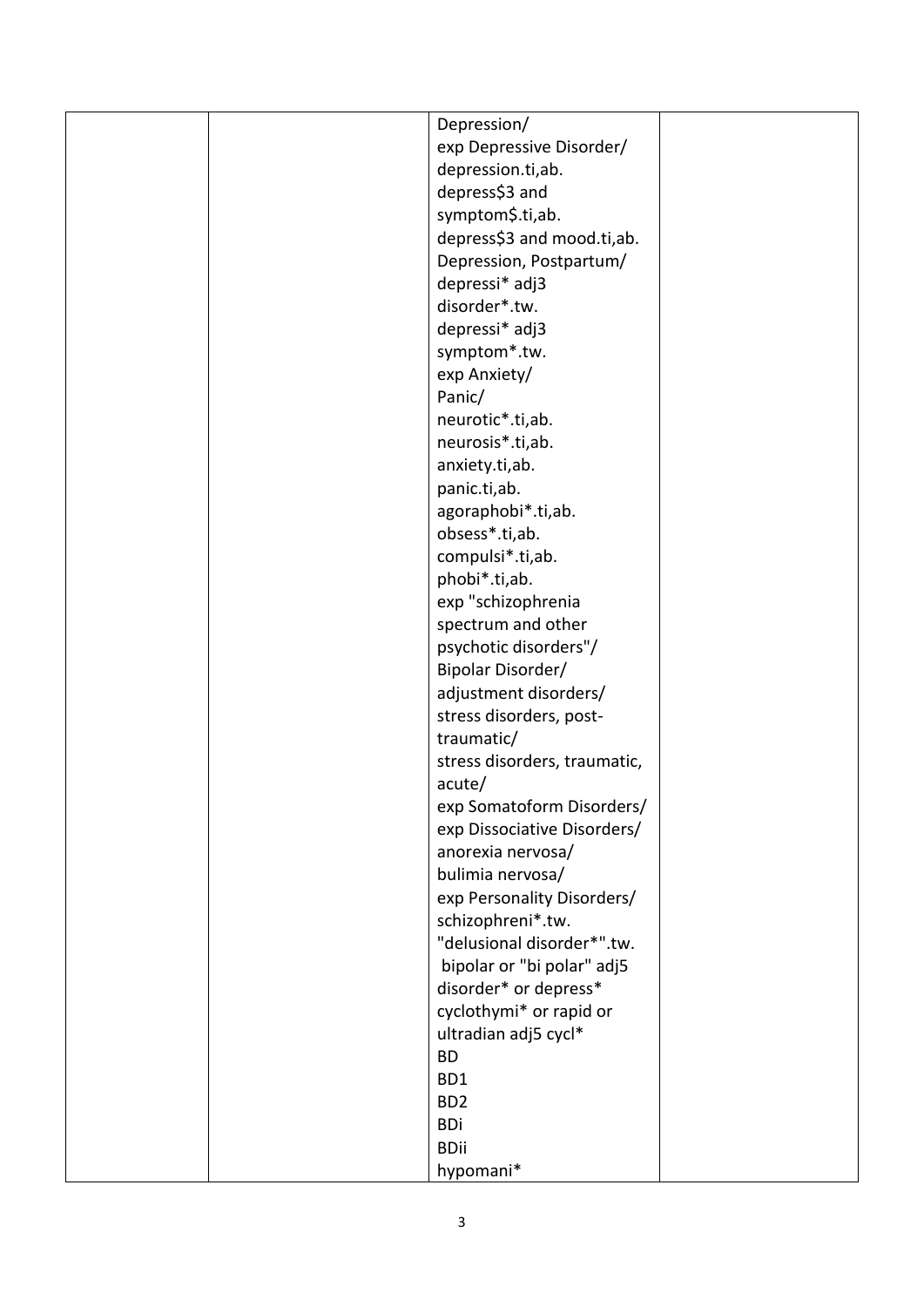|  | mania*                       |  |
|--|------------------------------|--|
|  | manic*                       |  |
|  | "mixed episode*"             |  |
|  | rcbd.tw.                     |  |
|  | "acute stress disorder*".tw. |  |
|  | "adjustment disorder*"       |  |
|  | "adjustment reaction*"       |  |
|  | "transient situational       |  |
|  | disorder*".tw.               |  |
|  | "post-traumatic stress"      |  |
|  | "posttraumatic neurosis"     |  |
|  | "posttraumatic psych*"       |  |
|  | "posttraumatic stress"       |  |
|  | "posttraumatic syndrome"     |  |
|  | <b>PTSD</b>                  |  |
|  | "traumatic stress".tw.       |  |
|  | somatization                 |  |
|  | somatisation.tw.             |  |
|  | "conversion hysteri*"        |  |
|  | "conversion disorder*"       |  |
|  | "conversion neurosis".tw.    |  |
|  | "body dysmorphic             |  |
|  | disorder*"                   |  |
|  | dysmorphophobia.tw.          |  |
|  | hypochondri*.tw.             |  |
|  | "illness anxiety             |  |
|  | disorder*".tw.               |  |
|  | "somatic symptom             |  |
|  | disorder*"                   |  |
|  | "somatoform                  |  |
|  | disorder*".tw.               |  |
|  | "functional disorder*"       |  |
|  | "functional illness"         |  |
|  | "functional                  |  |
|  | impairment*".tw.             |  |
|  | "factitious disorder*"       |  |
|  | "factitious illness*"        |  |
|  | "factitious disease*".tw.    |  |
|  | "dissociative disorder*".tw. |  |
|  | "anorexia nervosa".tw.       |  |
|  | "bulimia nervosa".tw.        |  |
|  | "personality disorder*"      |  |
|  | "personality change*"        |  |
|  | "personality                 |  |
|  | disturbance*".tw.            |  |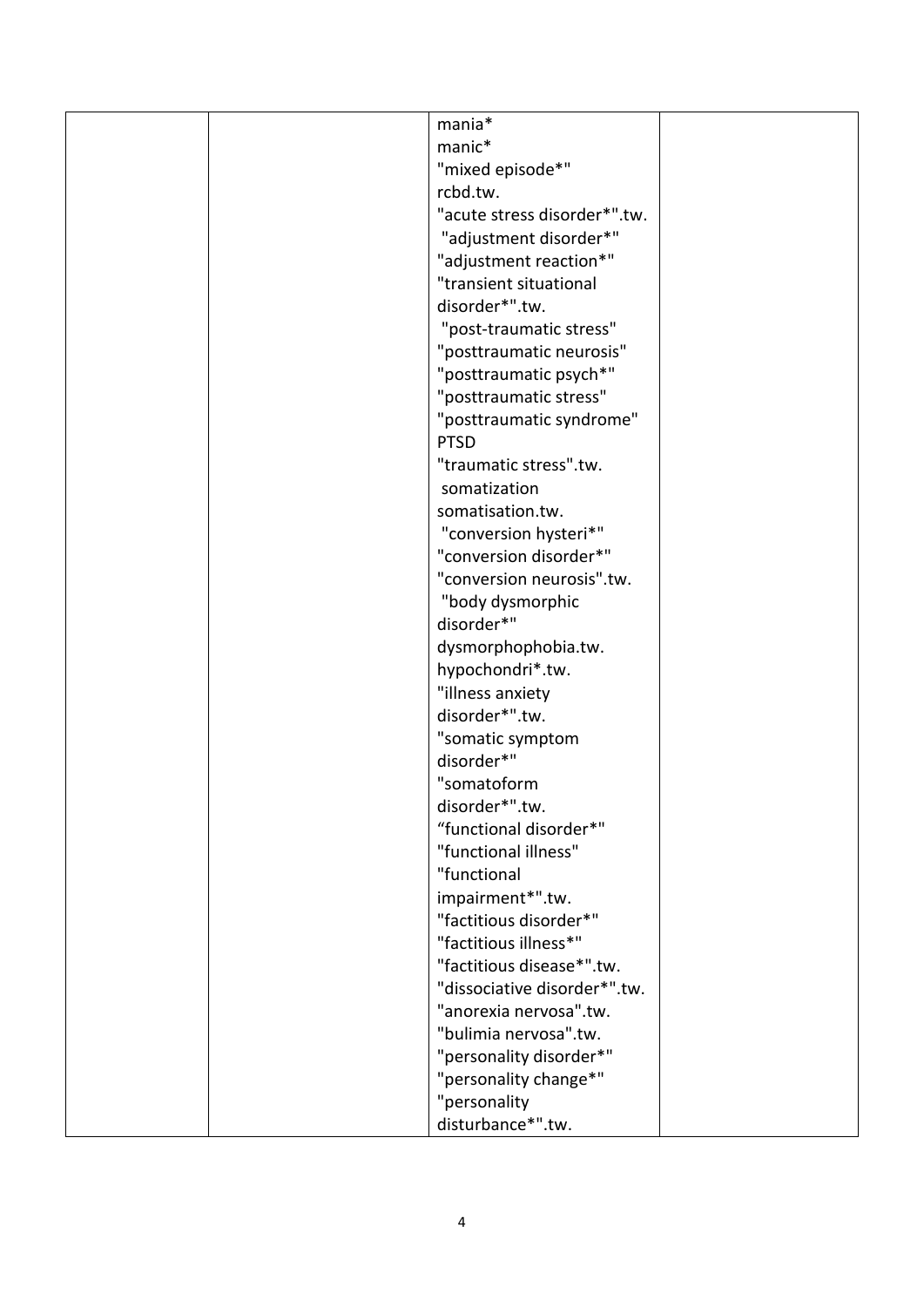| <b>Ovid Embase</b> |                             |                          |                            |
|--------------------|-----------------------------|--------------------------|----------------------------|
| "prevalence"       | "general hospital           | "psychiatric disorder"   | "systematic review or      |
|                    | inpatients"                 |                          | meta-analysis"             |
|                    |                             |                          |                            |
| prevalence/        | public hospital/            | exp Dementia/            | (((comprehensive* or       |
| incidence/         | general hospital/           | exp Neurocognitive       | integrative or             |
| prevalen*.ti,ab.   | tertiary care center/       | Disorders/               | systematic*) adj3          |
| inciden*.ti,ab.    | exp teaching hospital/      | exp Cognition Disorders/ | (bibliographic* or         |
| frequen*.ti,ab.    | "district hospital*".ti,ab. | exp Neurobehavioral      | review* or literature))    |
| rate*.ti,ab.       | "general hospital*".ti,ab.  | Manifestations/          | or (meta-analy* or         |
| occurr*.ti,ab.     | "tertiary hospital*".ti,ab. | "organic brain           | metaanaly* or              |
|                    | "teaching hospital*".ti,ab. | disease*".ti,ab.         | "research synthesis" or    |
|                    | "medical centre*".ti,ab.    | "organic brain           | ((information or data)     |
|                    | "medical center*".ti,ab.    | syndrome*".ti,ab.        | adj3 synthesis) or (data   |
|                    | general medical".ti,ab.     | dement*.ti,ab.           | adj2 extract*))).ti,ab. or |
|                    | ward* adj4 patient*.ti,ab.  | alzheimer*.ti,ab.        | (cinahl or (cochrane       |
|                    | hospital* adj4              | lewy* adj2 bod*.mp.      | adj3 trial*) or embase     |
|                    | patient*.ti,ab.             | Delirium/                | or medline or psyclit or   |
|                    | hospital patient/           | deliri*.mp.              | (psycinfo not "psycinfo    |
|                    | in\$patient*.ti,ab.         | "acute confus*".ti,ab.   | database") or pubmed       |
|                    | hospitalization/            | "acute organic           | or scopus or               |
|                    | "hospital subdivisions and  | psychosyndrome".ti,ab.   | "sociological abstracts"   |
|                    | components"/                | "acute brain             | or "web of science").ab.   |
|                    |                             | syndrome".ti,ab.         | or ("cochrane database     |
|                    |                             | "metabolic               | of systematic reviews"     |
|                    |                             | encephalopathy".ti,ab.   | or evidence report         |
|                    |                             | "acute psycho-organic    | technology assessment      |
|                    |                             | syndrome".ti,ab.         | or evidence report         |
|                    |                             | "clouded state".ti,ab.   | technology assessment      |
|                    |                             | "clouding of             | summary).jn. or            |
|                    |                             | consciousness".ti,ab.    | Evidence Report:           |
|                    |                             | "exogenous               | Technology                 |
|                    |                             | psychosis".ti,ab.        | Assessment*.jn. or         |
|                    |                             | "toxic psychosis".ti,ab. | ((review adj5 (rationale   |
|                    |                             | "toxic confusion".ti,ab. | or evidence)).ti,ab. and   |
|                    |                             | exp Substance-Related    | review.pt.) or meta-       |
|                    |                             | Disorders/               | analysis as topic/         |
|                    |                             | abstin*.ti,ab.           | meta analysis/             |
|                    |                             | abstain*.ti,ab.          | "systematic review"/       |
|                    |                             | abuse*.ti,ab.            | "literature                |
|                    |                             | addict*.ti,ab.           | review".ti,ab.             |
|                    |                             | dependen*.ti,ab.         |                            |
|                    |                             | misuse.ti,ab.            |                            |
|                    |                             | overdose.ti,ab.          |                            |
|                    |                             | withdrawal.ti,ab.        |                            |
|                    |                             | Depression/              |                            |
|                    |                             | exp Depressive Disorder/ |                            |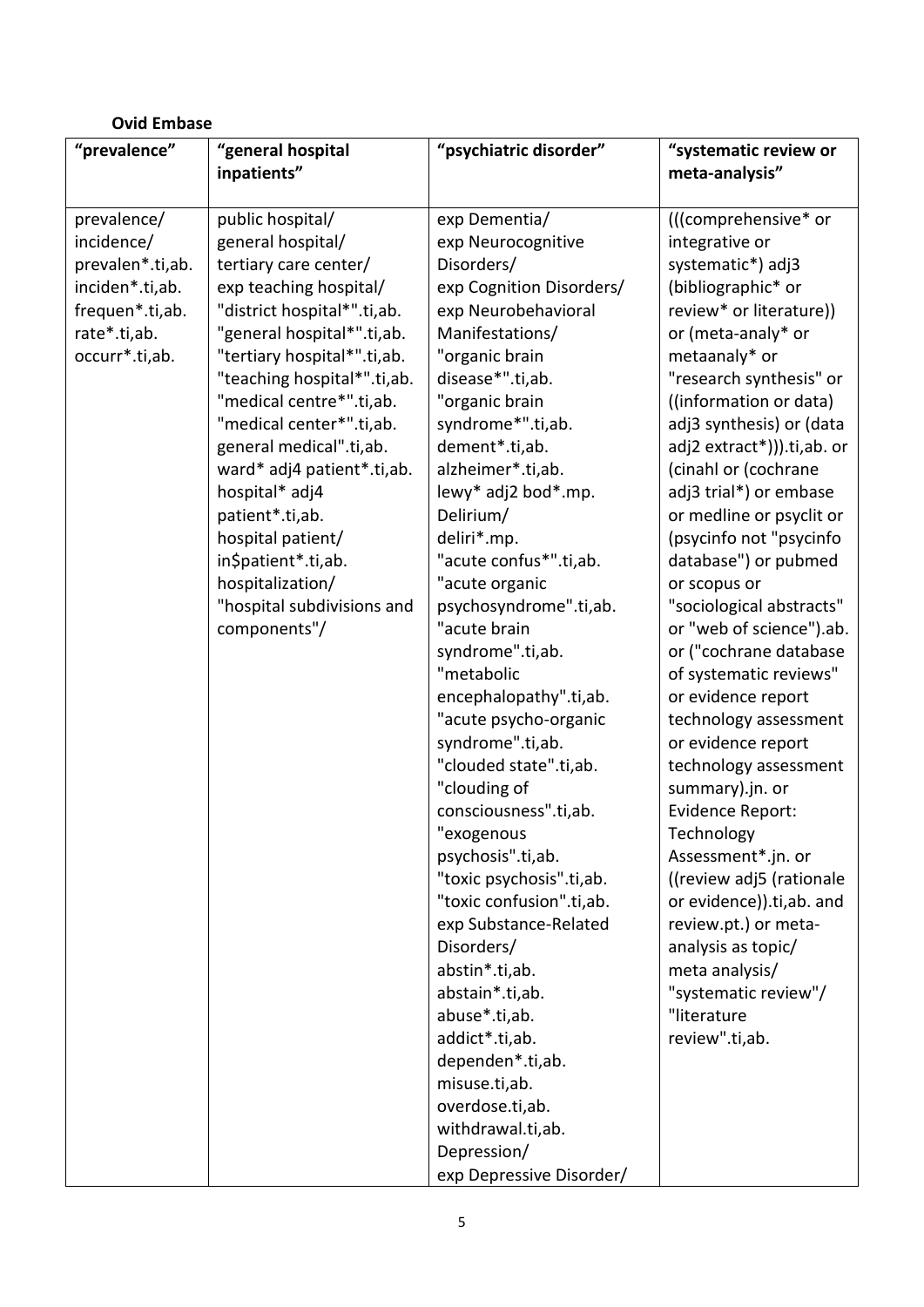|  | depression.ti,ab.               |  |
|--|---------------------------------|--|
|  | depress\$3 and                  |  |
|  | symptom\$.ti,ab.                |  |
|  | depress\$3 and mood.ti,ab.      |  |
|  | Depression, Postpartum/         |  |
|  |                                 |  |
|  | depressi* adj3<br>disorder*.tw. |  |
|  |                                 |  |
|  | depressi* adj3                  |  |
|  | symptom*.tw.                    |  |
|  | exp Anxiety/                    |  |
|  | Panic/                          |  |
|  | neurotic*.ti,ab.                |  |
|  | neurosis*.ti,ab.                |  |
|  | anxiety.ti,ab.                  |  |
|  | panic.ti,ab.                    |  |
|  | agoraphobi*.ti,ab.              |  |
|  | obsess*.ti,ab.                  |  |
|  | compulsi*.ti,ab.                |  |
|  | phobi*.ti,ab.                   |  |
|  | exp schizophrenia spectrum      |  |
|  | disorder/                       |  |
|  | exp bipolar disorder/           |  |
|  | acute stress disorder/          |  |
|  | exp posttraumatic stress        |  |
|  | disorder/                       |  |
|  | adjustment disorder/            |  |
|  | exp somatoform disorder/        |  |
|  | exp dissociative disorder/      |  |
|  | anorexia nervosa/               |  |
|  | bulimia/                        |  |
|  | exp personality disorder/       |  |
|  | functional disease/             |  |
|  | exp factitious disease/         |  |
|  | schizophreni*.tw.               |  |
|  | "delusional disorder*".tw.      |  |
|  | bipolar or "bi polar" adj5      |  |
|  | disorder* or depress*           |  |
|  | cyclothymi* rapid or            |  |
|  | ultradian adj5 cycl*            |  |
|  | <b>BD</b>                       |  |
|  | BD1                             |  |
|  | BD <sub>2</sub>                 |  |
|  | <b>BDi</b>                      |  |
|  | <b>BDii</b>                     |  |
|  | hypomani*                       |  |
|  | mania*                          |  |
|  | manic*                          |  |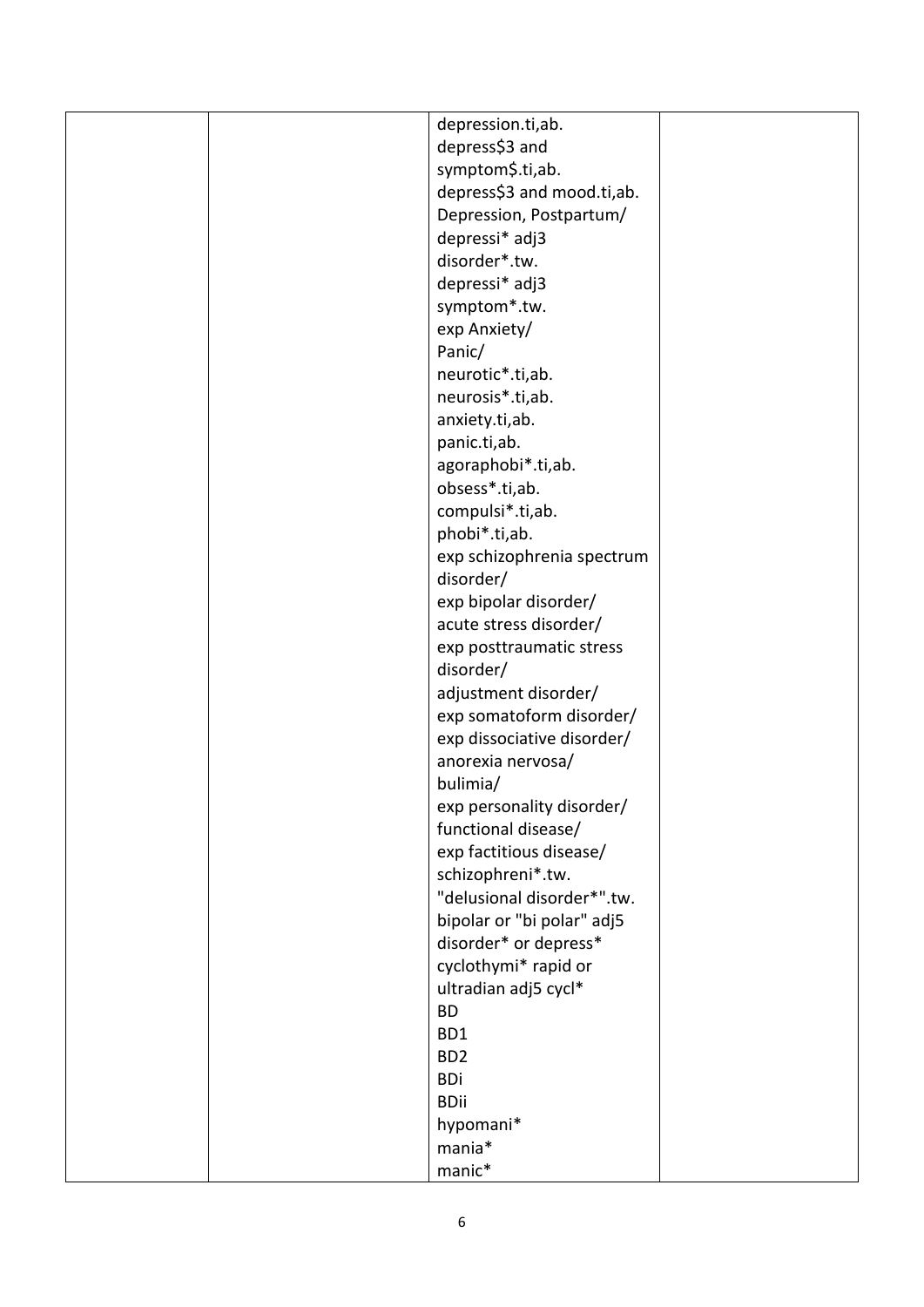|  | "mixed episode*"             |  |
|--|------------------------------|--|
|  | rcbd.tw.                     |  |
|  | "acute stress disorder*".tw. |  |
|  | "adjustment disorder*"       |  |
|  | "adjustment reaction*"       |  |
|  | "transient situational       |  |
|  | disorder*".tw.               |  |
|  | "post-traumatic stress"      |  |
|  | "posttraumatic neurosis"     |  |
|  | "posttraumatic psych*"       |  |
|  | "posttraumatic stress"       |  |
|  | "posttraumatic syndrome"     |  |
|  | <b>PTSD</b>                  |  |
|  | "traumatic stress".tw.       |  |
|  | somatization                 |  |
|  | somatisation).tw.            |  |
|  | "conversion hysteri*"        |  |
|  | "conversion disorder*"       |  |
|  | "conversion neurosis".tw.    |  |
|  | "body dysmorphic             |  |
|  | disorder*"                   |  |
|  | dysmorphophobia.tw.          |  |
|  | hypochondri*.tw.             |  |
|  | "illness anxiety             |  |
|  | disorder*".tw.               |  |
|  | "somatic symptom             |  |
|  | disorder*"                   |  |
|  | "somatoform                  |  |
|  | disorder*".tw.               |  |
|  | "functional disorder*"       |  |
|  | "functional illness"         |  |
|  | "functional                  |  |
|  | impairment*".tw.             |  |
|  | "factitious disorder*"       |  |
|  | "factitious illness*"        |  |
|  | "factitious disease*".tw.    |  |
|  | "dissociative disorder*".tw. |  |
|  | "anorexia nervosa".tw.       |  |
|  | "bulimia nervosa".tw.        |  |
|  | "personality disorder*"      |  |
|  | "personality change*"        |  |
|  | "personality                 |  |
|  | disturbance*".tw.            |  |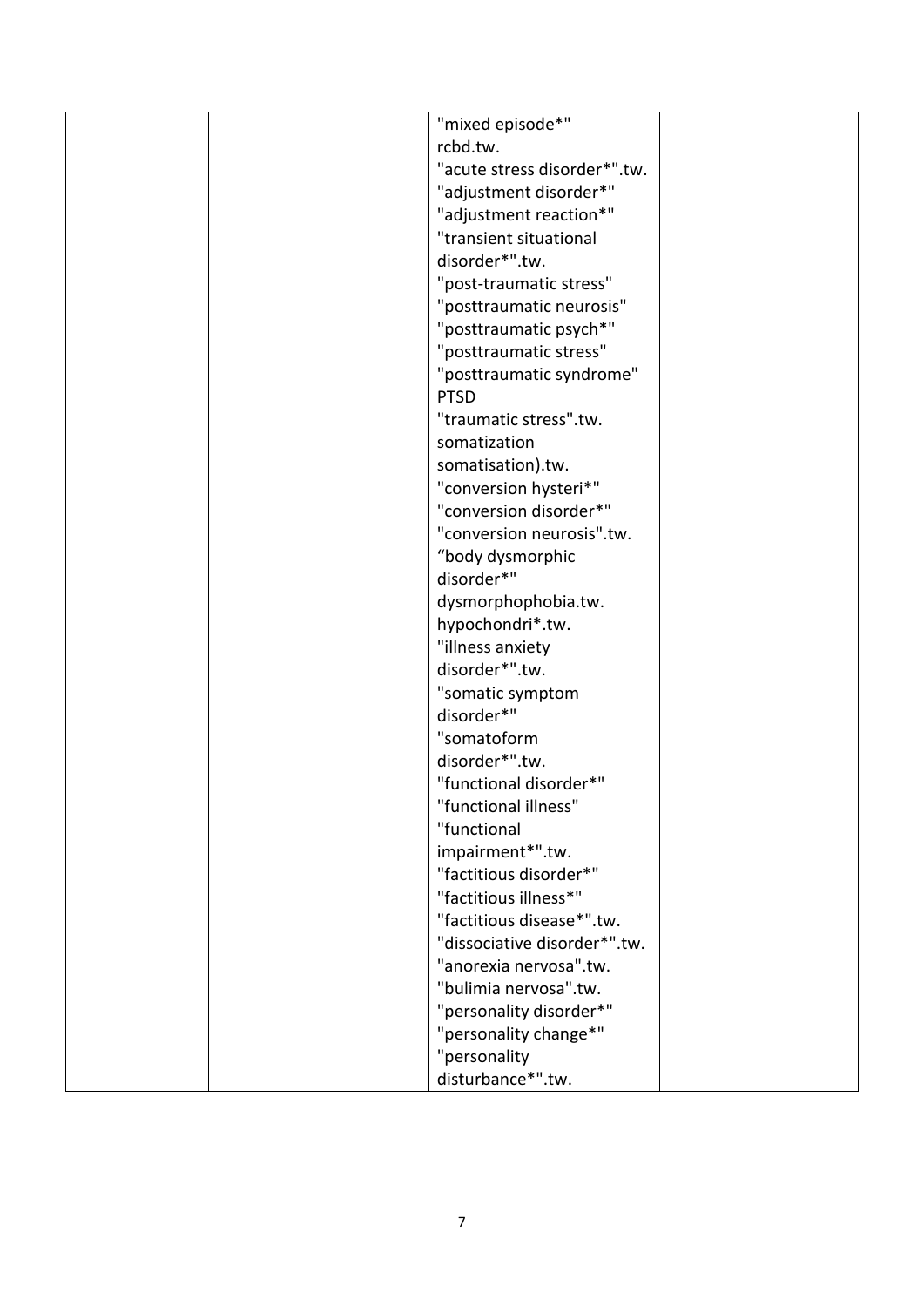# **Ovid PsycINFO**

| "prevalence"     | "general hospital<br>inpatients" | "psychiatric disorder"    | "systematic review or<br>meta-analysis" |
|------------------|----------------------------------|---------------------------|-----------------------------------------|
|                  |                                  |                           |                                         |
| epidemiology/    | "district hospital*".ti,ab.      | exp Dementia/             | (((comprehensive* or                    |
| prevalen*.ti,ab. | "general hospital*".ti,ab.       | exp cognitive impairment/ | integrative or                          |
| inciden*.ti,ab.  | "tertiary hospital*".ti,ab.      | neurodegenerative         | systematic*) adj3                       |
| frequen*.ti,ab.  | "teaching hospital*".ti,ab.      | diseases/                 | (bibliographic* or                      |
| rate*.ti,ab.     | "medical centre*".ti,ab.         | exp alzheimer's disease/  | review* or literature))                 |
| occurr*.ti,ab.   | "medical center*".ti,ab.         | "organic brain            | or (meta-analy* or                      |
|                  | "general medical".ti,ab.         | disease*".ti,ab.          | metaanaly* or                           |
|                  | ward* adj4 patient*.ti,ab.       | "organic brain            | "research synthesis" or                 |
|                  | hospital* adj4                   | syndrome*".ti,ab.         | ((information or data)                  |
|                  | patient*.ti,ab.                  | dement*.ti,ab.            | adj3 synthesis) or (data                |
|                  | exp Hospitalized Patients/       | alzheimer*.ti,ab.         | adj2 extract*))).ti,ab,id.              |
|                  | in\$patient*.ti,ab.              | lewy* adj2 bod*.mp.       | or ((review adj5                        |
|                  | Hospitalization/                 | Delirium/                 | (rationale or                           |
|                  | hospital admission/              | deliri*.mp.               | evidence)).ti,ab,id. and                |
|                  |                                  | "acute confus*".ti,ab.    | "Literature                             |
|                  |                                  | "acute organic            | Review".md.) or (cinahl                 |
|                  |                                  | psychosyndrome".ti,ab.    | or (cochrane adj3                       |
|                  |                                  | "acute brain              | trial*) or embase or                    |
|                  |                                  | syndrome".ti,ab.          | medline or psyclit or                   |
|                  |                                  | "metabolic                | pubmed or scopus or                     |
|                  |                                  | encephalopathy".ti,ab.    | "sociological abstracts"                |
|                  |                                  | "acute psycho-organic     | or "web of science").ab.                |
|                  |                                  | syndrome".ti,ab.          | or ("systematic review"                 |
|                  |                                  | "clouded state".ti,ab.    | or "meta analysis").md.                 |
|                  |                                  | "clouding of              | "literature                             |
|                  |                                  | consciousness".ti,ab.     | review".ti,ab.                          |
|                  |                                  | "exogenous                |                                         |
|                  |                                  | psychosis".ti,ab.         |                                         |
|                  |                                  | "toxic psychosis".ti,ab.  |                                         |
|                  |                                  | "toxic confusion".ti,ab.  |                                         |
|                  |                                  | exp Drug Dependency/      |                                         |
|                  |                                  | exp Drug Abuse/           |                                         |
|                  |                                  | exp Drug Addiction/       |                                         |
|                  |                                  | exp Alcoholism/           |                                         |
|                  |                                  | abstin*.ti,ab.            |                                         |
|                  |                                  | abstain*.ti,ab.           |                                         |
|                  |                                  | abuse*.ti,ab.             |                                         |
|                  |                                  | addict*.ti,ab.            |                                         |
|                  |                                  | dependen*.ti,ab.          |                                         |
|                  |                                  | misuse.ti,ab.             |                                         |
|                  |                                  | overdose.ti,ab.           |                                         |
|                  |                                  | withdrawal.ti,ab.         |                                         |
|                  |                                  | Depression/               |                                         |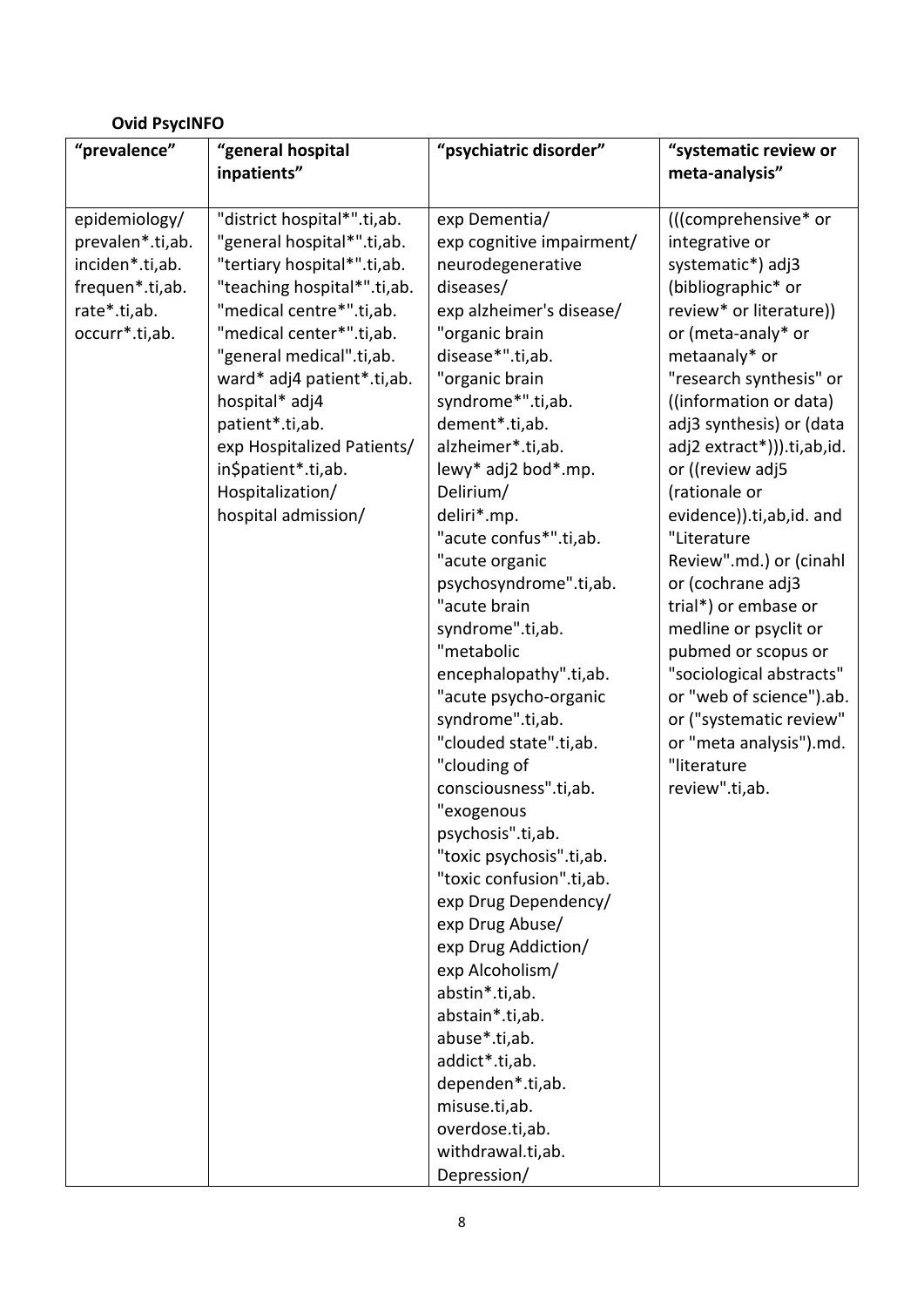|  | exp major depression/       |  |
|--|-----------------------------|--|
|  | depression.ti,ab.           |  |
|  | depress\$3 and              |  |
|  | symptom\$.ti,ab.            |  |
|  | depress\$3 and mood.ti,ab.  |  |
|  | depressi* adj3              |  |
|  | disorder*.tw.               |  |
|  | depressi* adj3              |  |
|  | symptom*.tw.                |  |
|  | exp Anxiety/                |  |
|  | Panic/                      |  |
|  | neurotic*.ti,ab.            |  |
|  | neurosis*.ti,ab.            |  |
|  | anxiety.ti,ab.              |  |
|  | panic.ti,ab.                |  |
|  | agoraphobi*.ti,ab.          |  |
|  | obsess*.ti,ab.              |  |
|  | compulsi*.ti,ab.            |  |
|  | phobi*.ti,ab.               |  |
|  | exp schizophrenia/          |  |
|  | exp bipolar disorder/       |  |
|  | acute stress disorder/ or   |  |
|  | exp posttraumatic stress    |  |
|  | disorder/ or posttraumatic  |  |
|  | stress/                     |  |
|  | adjustment disorders/       |  |
|  | exp somatoform disorders/   |  |
|  | exp dissociative disorders/ |  |
|  | anorexia nervosa/ or        |  |
|  | bulimia/                    |  |
|  | exp personality disorders/  |  |
|  | schizophreni*.tw.           |  |
|  | "delusional disorder*".tw.  |  |
|  | bipolar or "bi polar" adj5  |  |
|  | disorder* or depress*       |  |
|  | cyclothymi* or rapid or     |  |
|  | ultradian adj5 cycl*        |  |
|  | <b>BD</b>                   |  |
|  | BD1                         |  |
|  | BD <sub>2</sub>             |  |
|  | <b>BDi</b>                  |  |
|  | <b>BDii</b>                 |  |
|  | hypomani*                   |  |
|  | mania*                      |  |
|  | manic*                      |  |
|  | "mixed episode*"            |  |
|  | rcbd.tw.                    |  |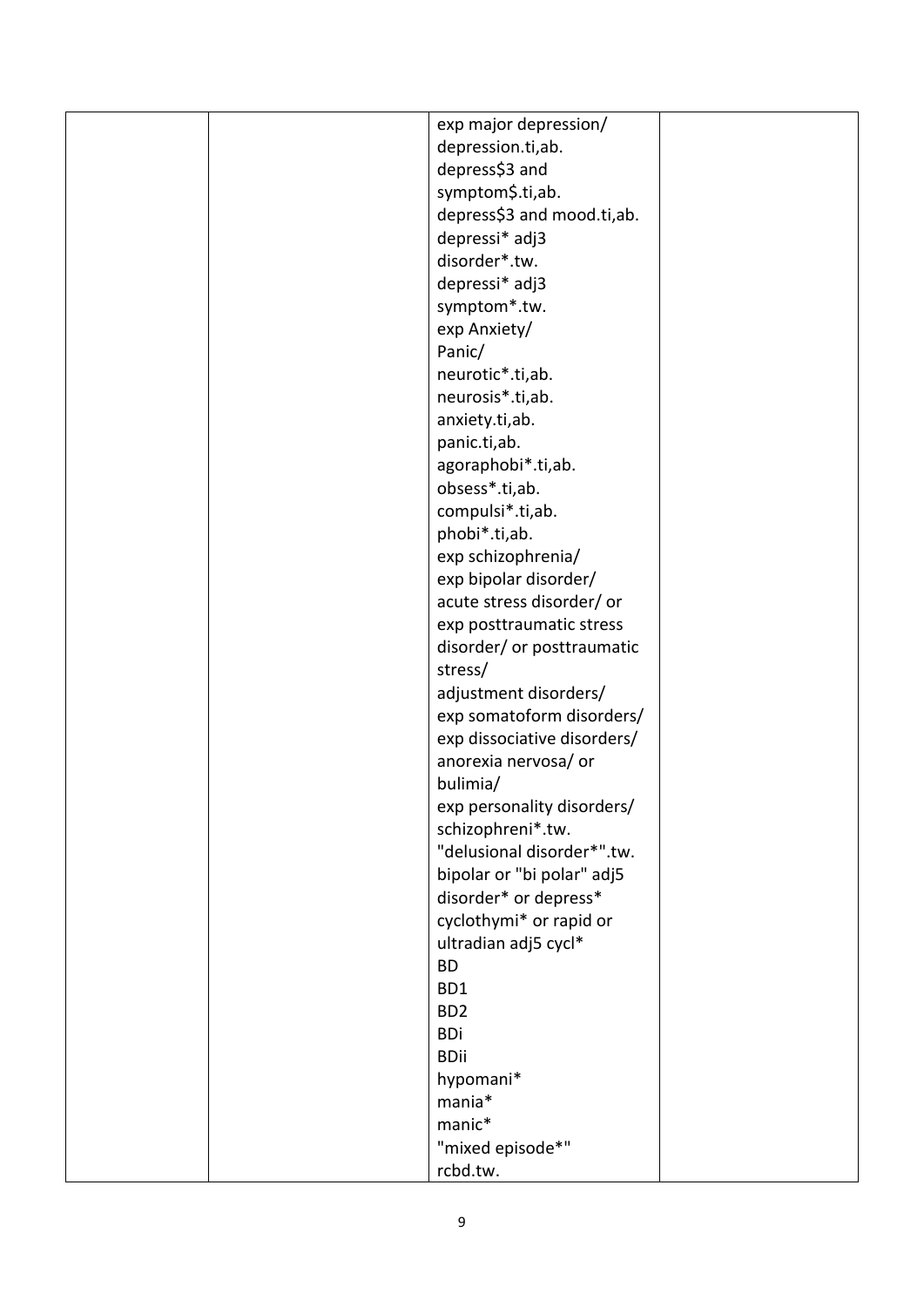|  | "acute stress disorder*".tw. |  |
|--|------------------------------|--|
|  | "adjustment disorder*"       |  |
|  | "adjustment reaction*"       |  |
|  | "transient situational       |  |
|  | disorder*".tw.               |  |
|  | "post-traumatic stress"      |  |
|  | "posttraumatic neurosis"     |  |
|  | "posttraumatic psych*"       |  |
|  | "posttraumatic stress"       |  |
|  | "posttraumatic syndrome"     |  |
|  | <b>PTSD</b>                  |  |
|  | "traumatic stress".tw.       |  |
|  | somatization                 |  |
|  | somatisation.tw.             |  |
|  | "conversion hysteri*"        |  |
|  | "conversion disorder*"       |  |
|  | "conversion neurosis".tw.    |  |
|  | "body dysmorphic             |  |
|  | disorder*"                   |  |
|  | dysmorphophobia.tw.          |  |
|  | hypochondri*.tw.             |  |
|  | "illness anxiety             |  |
|  | disorder*".tw.               |  |
|  | "somatic symptom             |  |
|  | disorder*"                   |  |
|  | "somatoform                  |  |
|  | disorder*".tw.               |  |
|  | "functional disorder*"       |  |
|  | "functional illness"         |  |
|  | "functional                  |  |
|  | impairment*".tw.             |  |
|  | "factitious disorder*"       |  |
|  | "factitious illness*"        |  |
|  | "factitious disease*".tw.    |  |
|  | "dissociative disorder*".tw. |  |
|  | "anorexia nervosa".tw.       |  |
|  | "bulimia nervosa".tw.        |  |
|  | "personality disorder*"      |  |
|  | "personality change*"        |  |
|  | "personality                 |  |
|  | disturbance*".tw.            |  |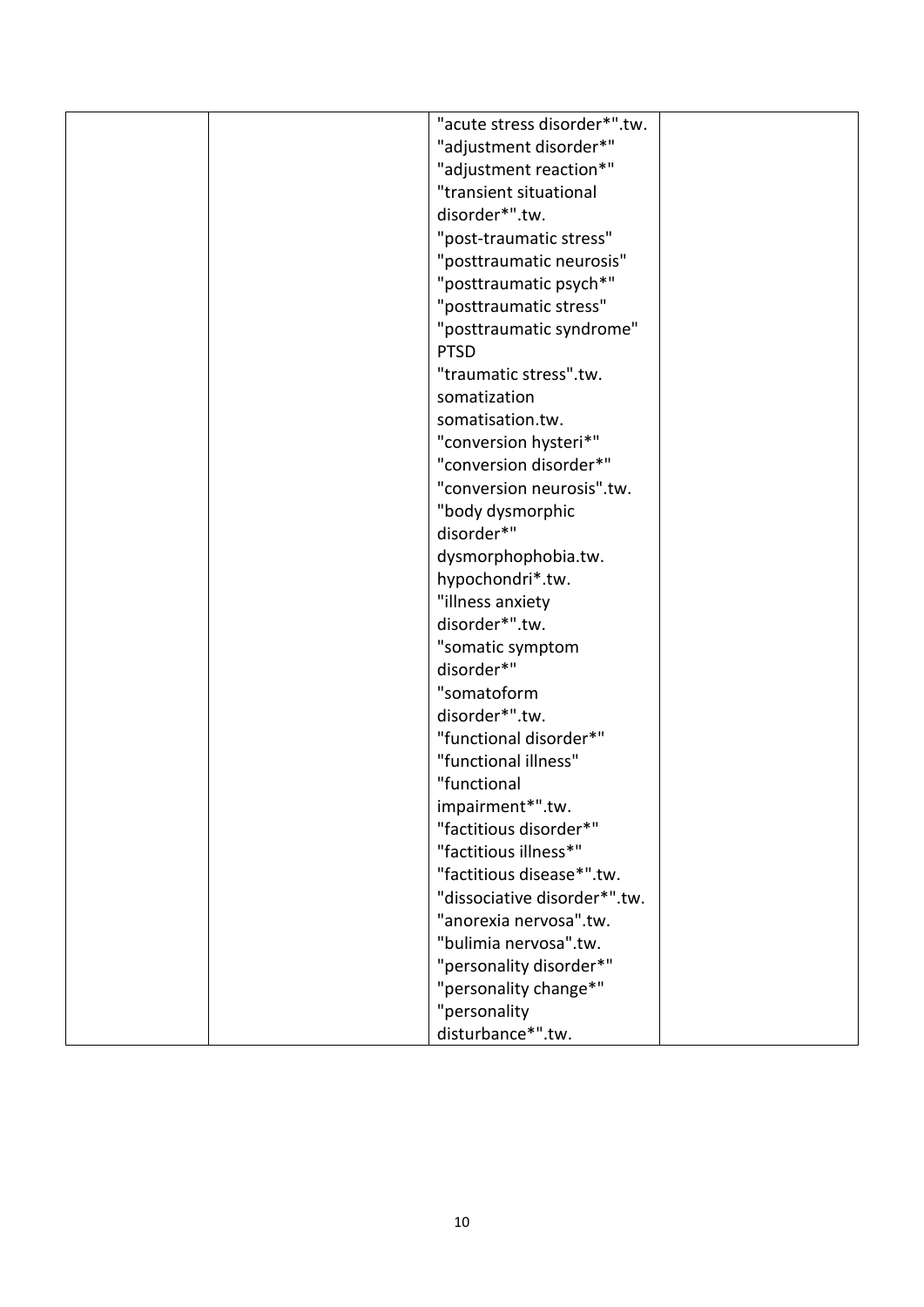## **EBSCO CINAHL**

| "prevalence"   | "general hospital       | "psychiatric disorder"    | "systematic review or  |
|----------------|-------------------------|---------------------------|------------------------|
|                | inpatients"             |                           | meta-analysis"         |
|                |                         |                           |                        |
| prevalen*      | district hospital*      | organic brain disease*    | medline                |
| inciden*       | general hospital*       | organic brain syndrome*   | pubmed                 |
| frequen*       | tertiary hospital*      | dement*                   | psyclit                |
| rate*          | teaching hospital*      | alzheimer*                | cinahl                 |
| occurr*        | medical centre*         | lewy n2 bod*              | psycinfo not "psycinfo |
| MH             | medical center*         | deliri*                   | database"              |
| "Prevalence"   | general medical"        | acute confus*             | web of science         |
| MH "Incidence" | inpatient*              | acute organic             | scopus                 |
|                | MH "Inpatients"         | psychosyndrome            | embase                 |
|                | MH "Hospitalization+"   | acute brain syndrome      | systematic* n3 review* |
|                | MH "Hospitals, Public+" | metabolic encephalopathy  | systematic* n3         |
|                | MH "Hospitals,          | acute psycho-organic      | bibliographic*         |
|                | Community"              | syndrome                  | systematic* n3         |
|                |                         | clouded state             | literature             |
|                |                         | clouding of consciousness | comprehensive* n3      |
|                |                         | exogenous psychosis       | literature             |
|                |                         | toxic psychosis           | comprehensive* n3      |
|                |                         | toxic confusion           | bibliographic*         |
|                |                         | abstin*                   | integrative n3 review  |
|                |                         | abstain*                  | information n2         |
|                |                         | abuse*                    | synthesis              |
|                |                         | addict*                   | data n2 synthesis      |
|                |                         | dependen*                 | data n2 extract*       |
|                |                         | misuse                    |                        |
|                |                         | overdose                  |                        |
|                |                         | withdrawal                |                        |
|                |                         | depression                |                        |
|                |                         | depress* n2 symptom*      |                        |
|                |                         | depress* n2 mood          |                        |
|                |                         | depressi* n3 disorder*    |                        |
|                |                         | depressi* n3 symptom*     |                        |
|                |                         | neurotic*                 |                        |
|                |                         | neurosis*                 |                        |
|                |                         | anxiety                   |                        |
|                |                         | panic                     |                        |
|                |                         | agoraphobi*               |                        |
|                |                         | obsess*                   |                        |
|                |                         | compulsi*                 |                        |
|                |                         | phobi*                    |                        |
|                |                         | MH "Dementia+"            |                        |
|                |                         | MH "Cognition Disorders+" |                        |
|                |                         | MH "Neurobehavioral       |                        |
|                |                         | Manifestations+"          |                        |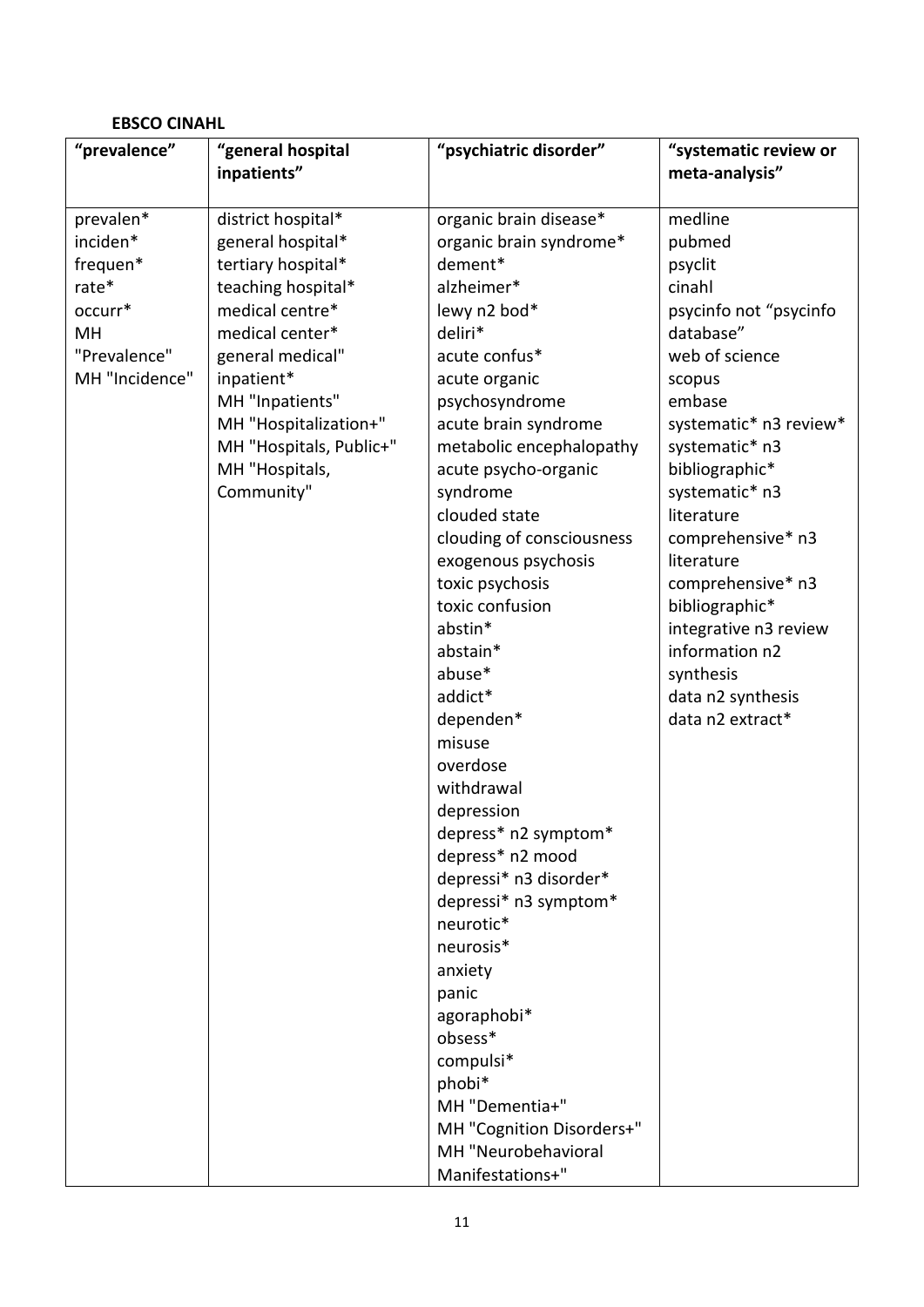|  | MH "Delirium"               |  |
|--|-----------------------------|--|
|  | MH "Substance Abuse+"       |  |
|  | MH "Depression+"            |  |
|  | MH "Depression,             |  |
|  | Postpartum"                 |  |
|  | MH "Anxiety+"               |  |
|  | MH "Panic Disorder"         |  |
|  | MH "Phobic Disorders+"      |  |
|  | schizophreni*               |  |
|  | "delusional disorder*"      |  |
|  | bipolar or "bi polar" n5    |  |
|  | disorder* or depress*       |  |
|  | cyclothymi* or rapid or     |  |
|  | ultradian n5 cycl*          |  |
|  | <b>BD</b>                   |  |
|  | BD1                         |  |
|  | BD <sub>2</sub>             |  |
|  | <b>BDi</b>                  |  |
|  | <b>BDii</b>                 |  |
|  | hypomani*                   |  |
|  | mania*                      |  |
|  | manic*                      |  |
|  | "mixed episode*"            |  |
|  | Rcbd                        |  |
|  | "acute stress disorder*"    |  |
|  | "adjustment disorder*"      |  |
|  | "adjustment reaction*"      |  |
|  | "transient situational      |  |
|  | disorder*"                  |  |
|  | "post-traumatic stress"     |  |
|  | "posttraumatic neurosis"    |  |
|  | "posttraumatic psych*"      |  |
|  | "posttraumatic stress"      |  |
|  | "posttraumatic syndrome"    |  |
|  | <b>PTSD</b>                 |  |
|  | "traumatic stress"          |  |
|  | somatization                |  |
|  | somatisation                |  |
|  | "conversion hysteri*"       |  |
|  | "conversion disorder*"      |  |
|  | "conversion neurosis"       |  |
|  | "body dysmorphic            |  |
|  | disorder*"                  |  |
|  | Dysmorphophobia             |  |
|  | hypochondri*                |  |
|  | "illness anxiety disorder*" |  |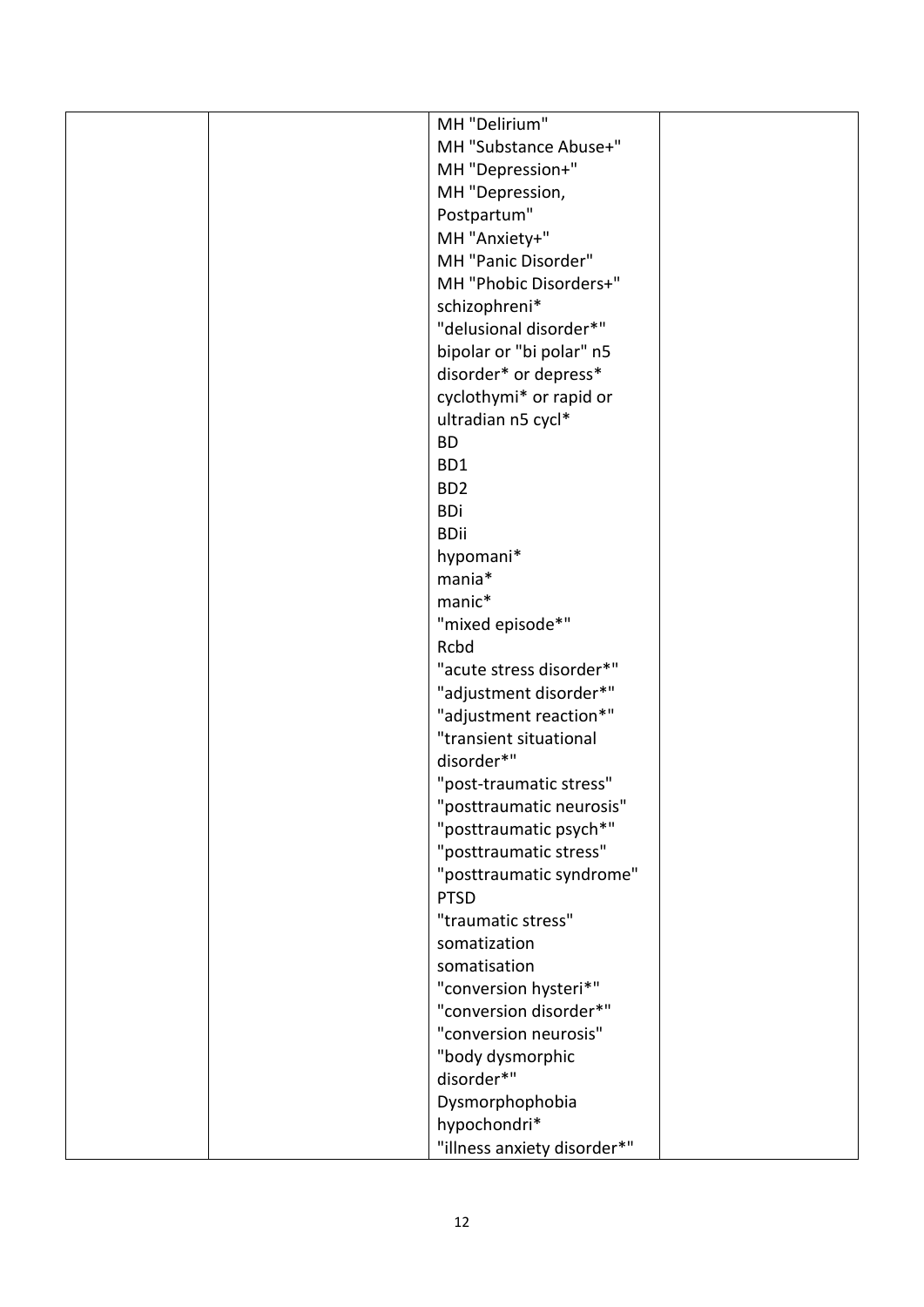| "somatic symptom            |
|-----------------------------|
| disorder*"                  |
| "somatoform disorder*"      |
| "functional disorder*"      |
| "functional illness"        |
| "functional impairment*"    |
| "factitious disorder*"      |
| "factitious illness*"       |
| "factitious disease*"       |
| "dissociative disorder*"    |
| "anorexia nervosa"          |
| "bulimia nervosa"           |
| "personality disorder*"     |
| "personality change*"       |
| "personality disturbance*"  |
| MH "Personality             |
| Disorders+"                 |
| MH "Bulimia Nervosa"        |
| MH "Anorexia Nervosa"       |
| MH "Dissociative            |
| Disorders+"                 |
| MH "Somatoform              |
| Disorders+"                 |
| MH "Adjustment              |
| Disorders+"                 |
| MH "Stress Disorders, Post- |
| Traumatic+"                 |
| MH "Bipolar Disorder+"      |
| MH "Schizophrenia+"         |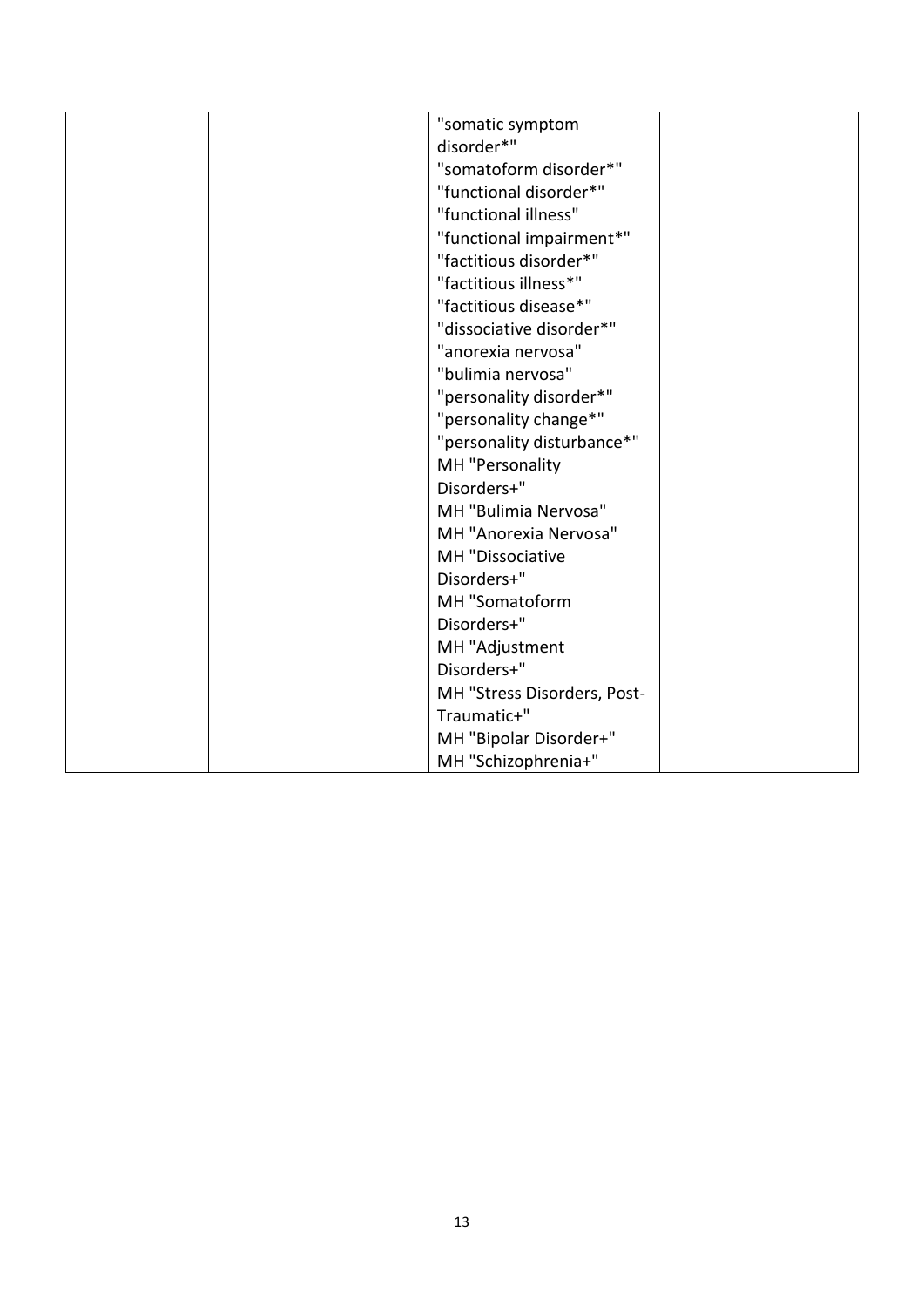| <b>Scopus</b> |                        |                             |                          |  |  |
|---------------|------------------------|-----------------------------|--------------------------|--|--|
| "prevalence"  | "general hospital      | "psychiatric disorder"      | "systematic review or    |  |  |
|               | inpatients"            |                             | meta-analysis"           |  |  |
|               |                        |                             |                          |  |  |
| prevalen*     | "district hospital*"   | "organic brain disease*"    | comprehensive*           |  |  |
| inciden*      | "general hospital*"    | "organic brain syndrome*"   | integrative              |  |  |
| frequen*      | "tertiary hospital*"   | dement*                     | systematic* W/3          |  |  |
| rate*         | "teaching hospital*"   | alzheimer*                  | bibliographic*           |  |  |
| occurr*       | "medical centre*"      | lewy* W/2 bod*              | systematic* W/3          |  |  |
|               | "medical center*"      | deliri*                     | review*                  |  |  |
|               | "general medical"      | "acute confus*"             | systematic* W/3          |  |  |
|               | ward* W/4 patient*     | "acute organic              | literature               |  |  |
|               | hospital* W/4 patient* | psychosyndrome"             | meta-analy*              |  |  |
|               | inpatient*             | "acute brain syndrome"      | metaanaly*               |  |  |
|               | hospitalisation        | "metabolic                  | "research synthesis"     |  |  |
|               | hospitalization        | encephalopathy"             | information              |  |  |
|               | "hospital unit*"       | "acute psycho-organic       | data) W/3 synthesis      |  |  |
|               | patient*               | syndrome"                   | data W/2 extract*        |  |  |
|               | hospital*              | "clouded state"             | cinahl                   |  |  |
|               | admission              | "clouding of consciousness" | cochrane W/3 trial*      |  |  |
|               | admit*                 | "exogenous psychosis"       | embase                   |  |  |
|               |                        | "toxic psychosis"           | medline                  |  |  |
|               |                        | "toxic confusion"           | psyclit                  |  |  |
|               |                        | abstin*                     | psycinfo and not         |  |  |
|               |                        | abstain*                    | "psycinfo database"      |  |  |
|               |                        | abuse*                      | pubmed                   |  |  |
|               |                        | addict*                     | scopus                   |  |  |
|               |                        | dependen*                   | "sociological abstracts" |  |  |
|               |                        | misuse                      | "web of science"         |  |  |
|               |                        | overdose                    | review W/5 rationale     |  |  |
|               |                        | withdrawal                  | review W/5 evidence      |  |  |
|               |                        | depression                  | "literature review"      |  |  |
|               |                        | depress* W/2 symptom*       |                          |  |  |
|               |                        | depress* W/2 mood           |                          |  |  |
|               |                        | depressi* W/3 disorder*     |                          |  |  |
|               |                        | depressi* W/3 symptom       |                          |  |  |
|               |                        | neurotic*                   |                          |  |  |
|               |                        | neurosis*                   |                          |  |  |
|               |                        | anxiety                     |                          |  |  |
|               |                        | panic                       |                          |  |  |
|               |                        | agoraphobi*                 |                          |  |  |
|               |                        | obsess*                     |                          |  |  |
|               |                        | compulsi*                   |                          |  |  |
|               |                        | phobi*                      |                          |  |  |
|               |                        | schizophreni*               |                          |  |  |
|               |                        | "delusional disorder*"      |                          |  |  |
|               |                        |                             |                          |  |  |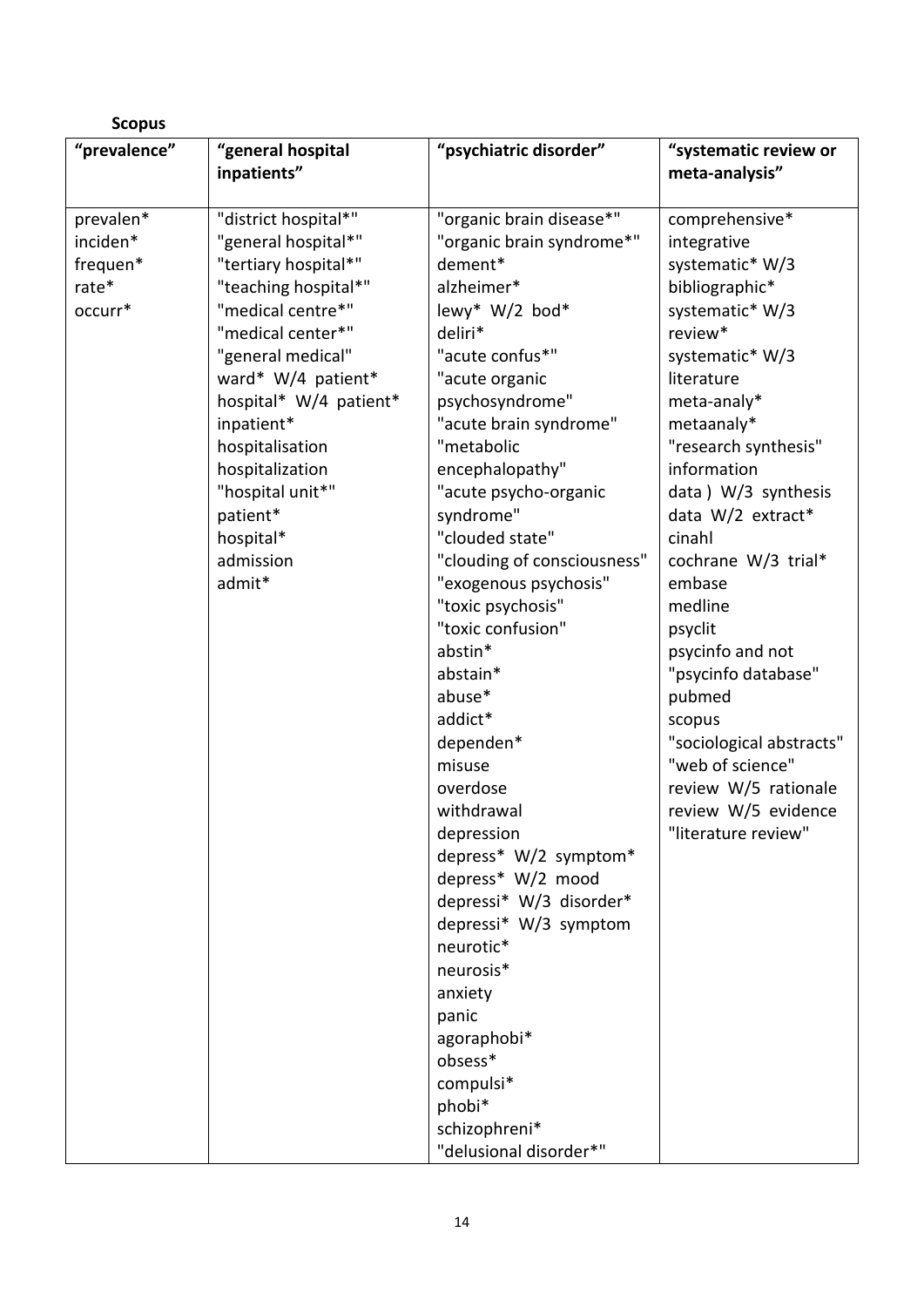| disorder* or depress*<br>cyclothymi* or rapid or<br>ultradian W/5 cycl*<br>bd<br>bd1<br>bd <sub>2</sub><br>bdi<br>bdii<br>hypomani*<br>mania*<br>manic*<br>"mixed episode*"<br>rcbd<br>"acute stress disorder*"<br>"adjustment disorder*"<br>"adjustment reaction*"<br>"transient situational<br>disorder*"<br>"post-traumatic stress"<br>"posttraumatic neurosis"<br>"posttraumatic psych*"<br>"posttraumatic stress"<br>"posttraumatic syndrome"<br>ptsd<br>"traumatic stress"<br>somatization<br>somatisation<br>"conversion hysteri*"<br>"conversion disorder*"<br>"conversion neurosis"<br>"body dysmorphic<br>disorder*"<br>dysmorphophobia<br>hypochondri*<br>"illness anxiety disorder*"<br>"somatic symptom<br>disorder*"<br>"somatoform disorder*"<br>"functional disorder*"<br>"functional illness"<br>"functional impairment*"<br>"factitious disorder*"<br>"factitious illness*"<br>"factitious disease*"<br>"dissociative disorder*" |  | bipolar or "bi polar" W/5 |  |
|----------------------------------------------------------------------------------------------------------------------------------------------------------------------------------------------------------------------------------------------------------------------------------------------------------------------------------------------------------------------------------------------------------------------------------------------------------------------------------------------------------------------------------------------------------------------------------------------------------------------------------------------------------------------------------------------------------------------------------------------------------------------------------------------------------------------------------------------------------------------------------------------------------------------------------------------------|--|---------------------------|--|
|                                                                                                                                                                                                                                                                                                                                                                                                                                                                                                                                                                                                                                                                                                                                                                                                                                                                                                                                                    |  |                           |  |
|                                                                                                                                                                                                                                                                                                                                                                                                                                                                                                                                                                                                                                                                                                                                                                                                                                                                                                                                                    |  |                           |  |
|                                                                                                                                                                                                                                                                                                                                                                                                                                                                                                                                                                                                                                                                                                                                                                                                                                                                                                                                                    |  |                           |  |
|                                                                                                                                                                                                                                                                                                                                                                                                                                                                                                                                                                                                                                                                                                                                                                                                                                                                                                                                                    |  |                           |  |
|                                                                                                                                                                                                                                                                                                                                                                                                                                                                                                                                                                                                                                                                                                                                                                                                                                                                                                                                                    |  |                           |  |
|                                                                                                                                                                                                                                                                                                                                                                                                                                                                                                                                                                                                                                                                                                                                                                                                                                                                                                                                                    |  |                           |  |
|                                                                                                                                                                                                                                                                                                                                                                                                                                                                                                                                                                                                                                                                                                                                                                                                                                                                                                                                                    |  |                           |  |
|                                                                                                                                                                                                                                                                                                                                                                                                                                                                                                                                                                                                                                                                                                                                                                                                                                                                                                                                                    |  |                           |  |
|                                                                                                                                                                                                                                                                                                                                                                                                                                                                                                                                                                                                                                                                                                                                                                                                                                                                                                                                                    |  |                           |  |
|                                                                                                                                                                                                                                                                                                                                                                                                                                                                                                                                                                                                                                                                                                                                                                                                                                                                                                                                                    |  |                           |  |
|                                                                                                                                                                                                                                                                                                                                                                                                                                                                                                                                                                                                                                                                                                                                                                                                                                                                                                                                                    |  |                           |  |
|                                                                                                                                                                                                                                                                                                                                                                                                                                                                                                                                                                                                                                                                                                                                                                                                                                                                                                                                                    |  |                           |  |
|                                                                                                                                                                                                                                                                                                                                                                                                                                                                                                                                                                                                                                                                                                                                                                                                                                                                                                                                                    |  |                           |  |
|                                                                                                                                                                                                                                                                                                                                                                                                                                                                                                                                                                                                                                                                                                                                                                                                                                                                                                                                                    |  |                           |  |
|                                                                                                                                                                                                                                                                                                                                                                                                                                                                                                                                                                                                                                                                                                                                                                                                                                                                                                                                                    |  |                           |  |
|                                                                                                                                                                                                                                                                                                                                                                                                                                                                                                                                                                                                                                                                                                                                                                                                                                                                                                                                                    |  |                           |  |
|                                                                                                                                                                                                                                                                                                                                                                                                                                                                                                                                                                                                                                                                                                                                                                                                                                                                                                                                                    |  |                           |  |
|                                                                                                                                                                                                                                                                                                                                                                                                                                                                                                                                                                                                                                                                                                                                                                                                                                                                                                                                                    |  |                           |  |
|                                                                                                                                                                                                                                                                                                                                                                                                                                                                                                                                                                                                                                                                                                                                                                                                                                                                                                                                                    |  |                           |  |
|                                                                                                                                                                                                                                                                                                                                                                                                                                                                                                                                                                                                                                                                                                                                                                                                                                                                                                                                                    |  |                           |  |
|                                                                                                                                                                                                                                                                                                                                                                                                                                                                                                                                                                                                                                                                                                                                                                                                                                                                                                                                                    |  |                           |  |
|                                                                                                                                                                                                                                                                                                                                                                                                                                                                                                                                                                                                                                                                                                                                                                                                                                                                                                                                                    |  |                           |  |
|                                                                                                                                                                                                                                                                                                                                                                                                                                                                                                                                                                                                                                                                                                                                                                                                                                                                                                                                                    |  |                           |  |
|                                                                                                                                                                                                                                                                                                                                                                                                                                                                                                                                                                                                                                                                                                                                                                                                                                                                                                                                                    |  |                           |  |
|                                                                                                                                                                                                                                                                                                                                                                                                                                                                                                                                                                                                                                                                                                                                                                                                                                                                                                                                                    |  |                           |  |
|                                                                                                                                                                                                                                                                                                                                                                                                                                                                                                                                                                                                                                                                                                                                                                                                                                                                                                                                                    |  |                           |  |
|                                                                                                                                                                                                                                                                                                                                                                                                                                                                                                                                                                                                                                                                                                                                                                                                                                                                                                                                                    |  |                           |  |
|                                                                                                                                                                                                                                                                                                                                                                                                                                                                                                                                                                                                                                                                                                                                                                                                                                                                                                                                                    |  |                           |  |
|                                                                                                                                                                                                                                                                                                                                                                                                                                                                                                                                                                                                                                                                                                                                                                                                                                                                                                                                                    |  |                           |  |
|                                                                                                                                                                                                                                                                                                                                                                                                                                                                                                                                                                                                                                                                                                                                                                                                                                                                                                                                                    |  |                           |  |
|                                                                                                                                                                                                                                                                                                                                                                                                                                                                                                                                                                                                                                                                                                                                                                                                                                                                                                                                                    |  |                           |  |
|                                                                                                                                                                                                                                                                                                                                                                                                                                                                                                                                                                                                                                                                                                                                                                                                                                                                                                                                                    |  |                           |  |
|                                                                                                                                                                                                                                                                                                                                                                                                                                                                                                                                                                                                                                                                                                                                                                                                                                                                                                                                                    |  |                           |  |
|                                                                                                                                                                                                                                                                                                                                                                                                                                                                                                                                                                                                                                                                                                                                                                                                                                                                                                                                                    |  |                           |  |
|                                                                                                                                                                                                                                                                                                                                                                                                                                                                                                                                                                                                                                                                                                                                                                                                                                                                                                                                                    |  |                           |  |
|                                                                                                                                                                                                                                                                                                                                                                                                                                                                                                                                                                                                                                                                                                                                                                                                                                                                                                                                                    |  |                           |  |
|                                                                                                                                                                                                                                                                                                                                                                                                                                                                                                                                                                                                                                                                                                                                                                                                                                                                                                                                                    |  |                           |  |
|                                                                                                                                                                                                                                                                                                                                                                                                                                                                                                                                                                                                                                                                                                                                                                                                                                                                                                                                                    |  |                           |  |
|                                                                                                                                                                                                                                                                                                                                                                                                                                                                                                                                                                                                                                                                                                                                                                                                                                                                                                                                                    |  |                           |  |
|                                                                                                                                                                                                                                                                                                                                                                                                                                                                                                                                                                                                                                                                                                                                                                                                                                                                                                                                                    |  |                           |  |
|                                                                                                                                                                                                                                                                                                                                                                                                                                                                                                                                                                                                                                                                                                                                                                                                                                                                                                                                                    |  |                           |  |
|                                                                                                                                                                                                                                                                                                                                                                                                                                                                                                                                                                                                                                                                                                                                                                                                                                                                                                                                                    |  |                           |  |
|                                                                                                                                                                                                                                                                                                                                                                                                                                                                                                                                                                                                                                                                                                                                                                                                                                                                                                                                                    |  |                           |  |
|                                                                                                                                                                                                                                                                                                                                                                                                                                                                                                                                                                                                                                                                                                                                                                                                                                                                                                                                                    |  |                           |  |
| "anorexia nervosa"                                                                                                                                                                                                                                                                                                                                                                                                                                                                                                                                                                                                                                                                                                                                                                                                                                                                                                                                 |  |                           |  |